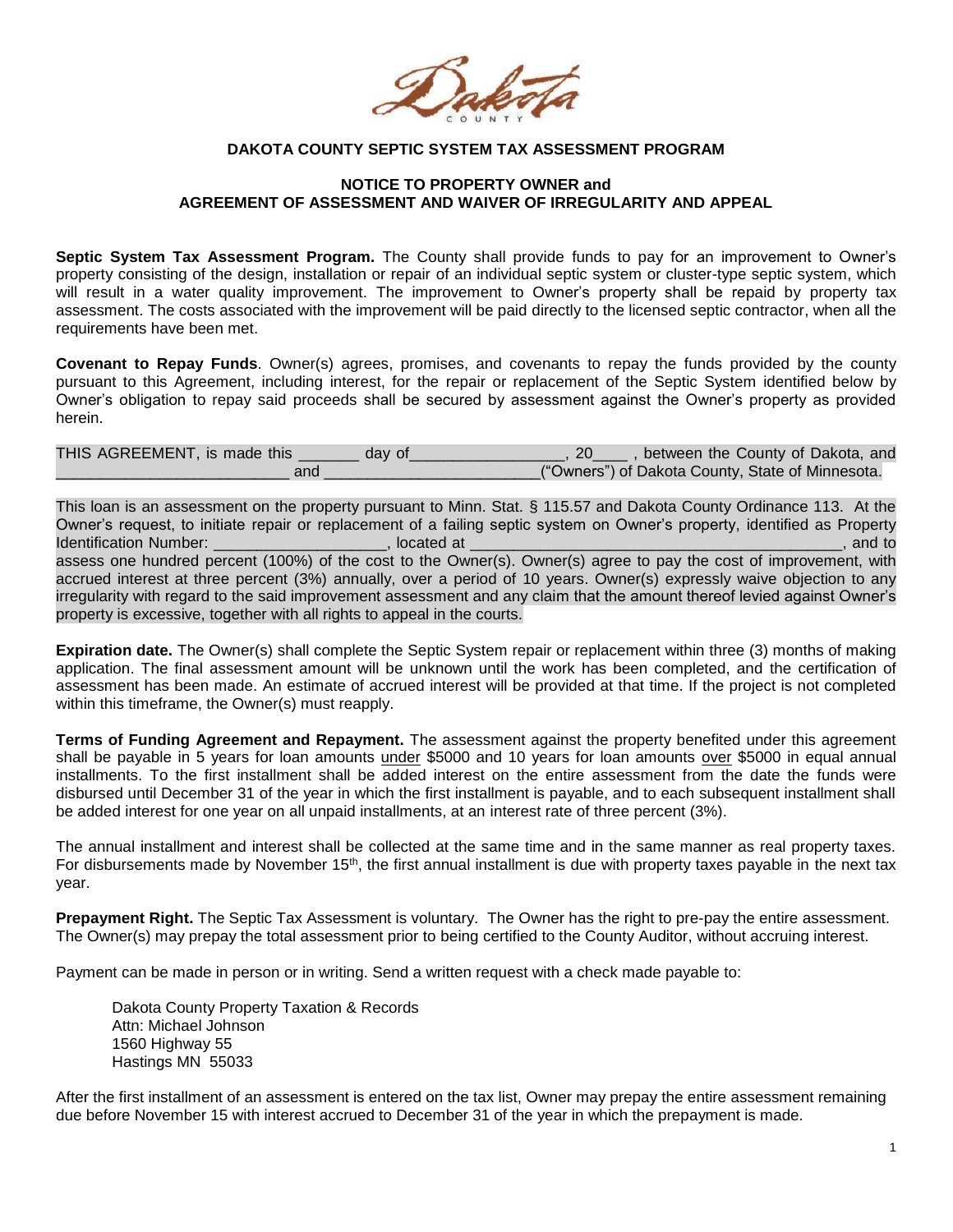**Timely Performance by Owner.** The time of performance by Owner(s) of the terms of this Agreement is an essential part of this Agreement. Owner(s) agrees to pay all court costs, legal fees, and other expenses incurred by the County to enforce this Agreement, if the owner shall fail to timely perform any of its obligations hereunder.

**Waiver of Notice, Hearing and Appeal of**. By executing this Agreement, Owner agrees that the funds administered by the County shall be levied as an assessment against the above described property, without any notice or hearing as may otherwise be required by law. Owner waives any and all objections to any irregularity with regard to the assessments levied for the improvements and waives any claim that the amount of the assessments levied is excessive. Owners specifically waives any right to appeal the assessment levied by this Agreement, or the procedures followed for approval of the SSTS project, and expressly agrees that the benefits received by the improvement are reflected by total amounts assessed.

**Operation and Maintenance.** Owner(s) agrees that after the improvement is completed, as determined by the County and a Certificate of Compliance is issued by the appropriate authority, Owner shall be responsible for the maintenance, repair, replacement and operation of the individual on-site septic system and Owner(s) will be responsible for all costs related to such maintenance, repair, replacement, and operation. Until all assessments levied against the subject property for the cost of the installation of the system have been paid in full, Owner(s) agrees not to make any alterations or additions to the improvement project without the prior written approval of the County. No structure may be placed on or over the drain field or mound system, nor may activities other than normal lawn maintenance be performed on top of such systems. Owner(s) agrees to adopt a reasonable septic pumping schedule in accordance with county requirements.

**Property Sale.** The assessment must be paid in full immediately upon the sale, transfer, or conveyance of the property. The Owner may pre-pay the assessment at any time without penalty.

**BY YOUR SIGNATURE**, you acknowledge receipt of this notification as required by Minn. Stat. § 115.57, and agree to abide by the terms set forth in this notification.

**IN WITNESS WHEREOF,** the parties have caused this Agreement to be duly executed on the day and year below written.

In presence of:

| <b>STATE OF MINNESOTA</b>                                                                                                                                                                                                                                                             |                      |  |  |
|---------------------------------------------------------------------------------------------------------------------------------------------------------------------------------------------------------------------------------------------------------------------------------------|----------------------|--|--|
| <b>COUNTY OF DAKOTA</b>                                                                                                                                                                                                                                                               | )SS.                 |  |  |
| The foregoing instrument was acknowledged before me this ______ day of _______________, 20___,                                                                                                                                                                                        |                      |  |  |
| by owner(s) $\frac{1}{2}$ by owner(s) $\frac{1}{2}$ by owner(s) $\frac{1}{2}$ and $\frac{1}{2}$ and $\frac{1}{2}$ and $\frac{1}{2}$ and $\frac{1}{2}$ and $\frac{1}{2}$ and $\frac{1}{2}$ and $\frac{1}{2}$ and $\frac{1}{2}$ and $\frac{1}{2}$ and $\frac{1}{2}$ and $\frac{1}{2}$ a |                      |  |  |
|                                                                                                                                                                                                                                                                                       |                      |  |  |
| (stamp)                                                                                                                                                                                                                                                                               | <b>Notary Public</b> |  |  |
|                                                                                                                                                                                                                                                                                       |                      |  |  |